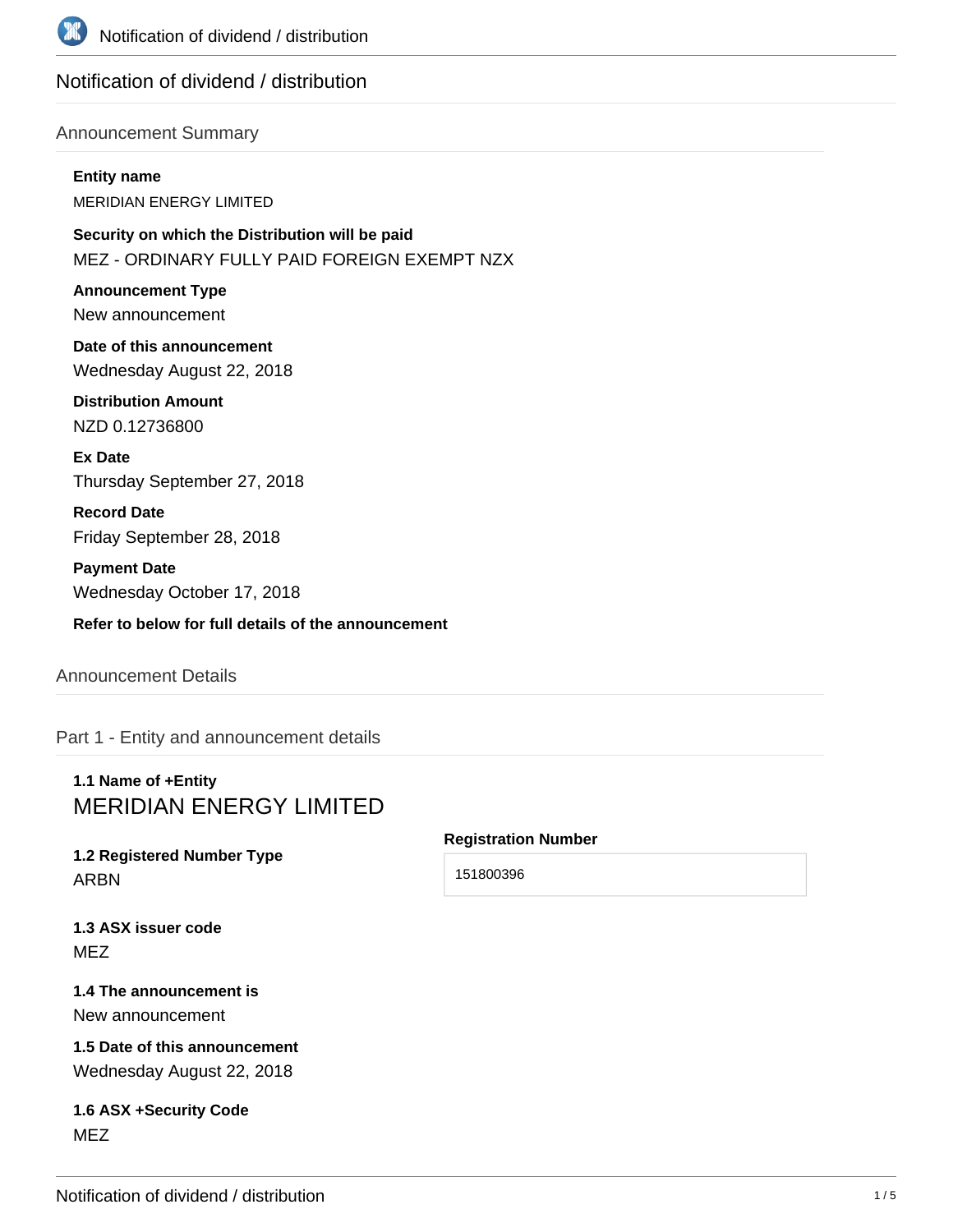

# **ASX +Security Description** ORDINARY FULLY PAID FOREIGN EXEMPT NZX

Part 2A - All dividends/distributions basic details

**2A.1 Type of dividend/distribution Ordinary** Special

**2A.2 The Dividend/distribution:**

relates to a period of six months

**2A.3 The dividend/distribution relates to the financial reporting or payment period ending ended/ending (date)** Saturday June 30, 2018

**2A.4 +Record Date** Friday September 28, 2018

**2A.5 Ex Date** Thursday September 27, 2018

**2A.6 Payment Date**

Wednesday October 17, 2018

**2A.7 Are any of the below approvals required for the dividend/distribution before business day 0 of the timetable?**

- **•** Security holder approval
- **Court approval**
- **Lodgement of court order with +ASIC**
- **ACCC approval**
- **FIRB approval**
- **Another approval/condition external to the entity required before business day 0 of the timetable for the dividend/distribution.**

No

**2A.8 Currency in which the dividend/distribution is made ("primary currency")**

NZD - New Zealand Dollar

**2A.9 Total dividend/distribution payment amount per +security (in primary currency) for all dividends/distributions notified in this form** NZD 0.12736800

**2A.9a AUD equivalent to total dividend/distribution amount per +security**

| 2A.9b If AUD equivalent not known, date for | <b>Estimated or Actual?</b><br>Estimated |
|---------------------------------------------|------------------------------------------|
| information to be released                  |                                          |
| Wednesday October 3, 2018                   |                                          |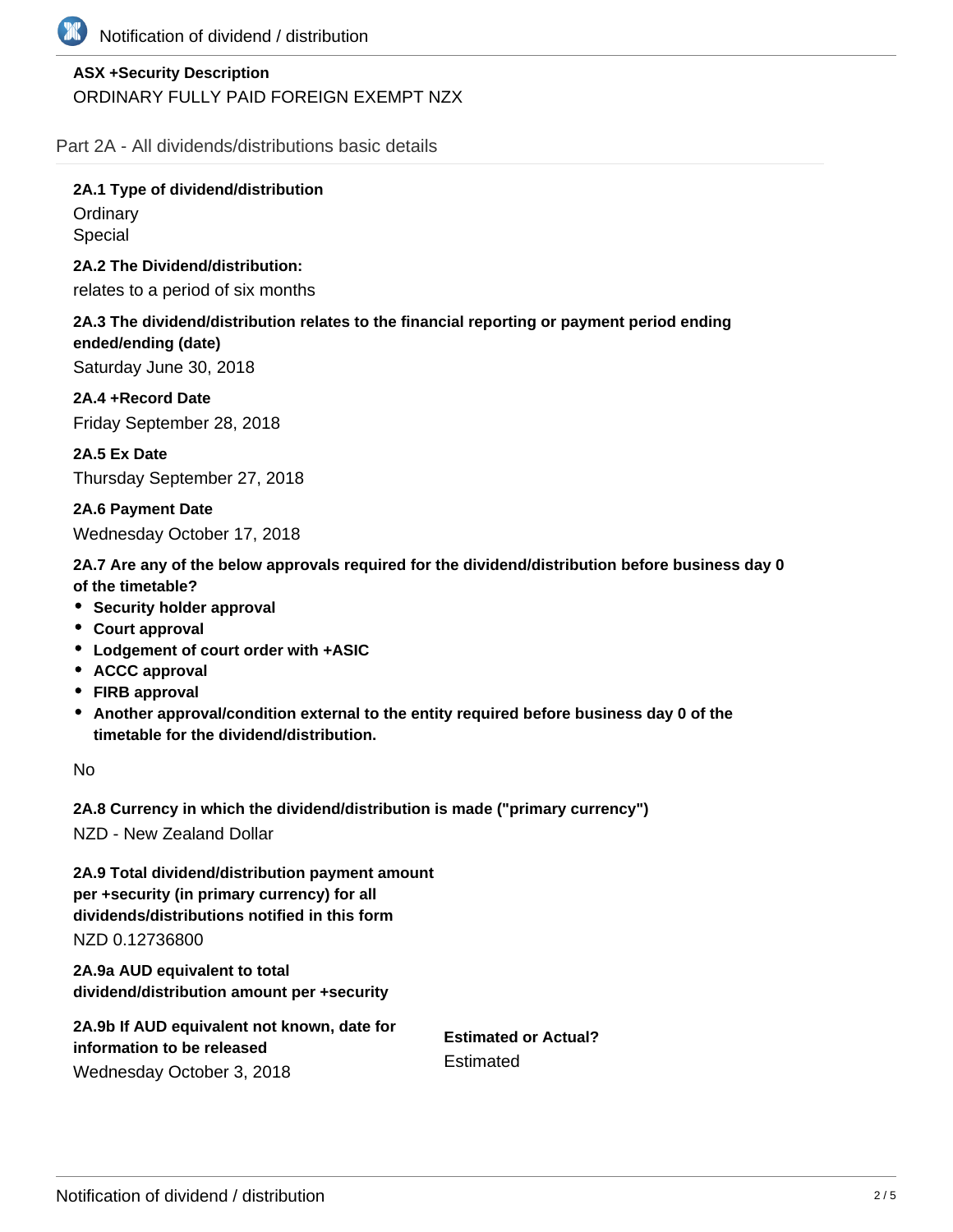

# Notification of dividend / distribution

**2A.10 Does the entity have arrangements relating to the currency in which the dividend/distribution is paid to securityholders that it wishes to disclose to the market?**

Yes

**2A.11 Does the entity have a securities plan for dividends/distributions on this +security?**

We do not have a securities plan for dividends/distributions on this security

### **2A.12 Does the +entity have tax component information apart from franking?**

No

## **2A.13 Withholding tax rate applicable to the dividend/distribution** 15.000000

Part 2B - Currency Information

**2B.1 Does the entity default to payment in certain currencies dependent upon certain attributes such as the banking instruction or registered address of the +securityholder? (For example NZD to residents of New Zealand and/or USD to residents of the U.S.A.).**

Yes

### **2B.2 Please provide a description of your currency arrangements**

Payment to shareholders on the Australian register will be calculated on the AUD/NZX foreign exchange rate.

### **2B.2a Other currency/currencies in which the dividend/distribution will be paid:**

AUD - Australian Dollar **AUD** 

### **2B.2b Please provide the exchange rates used for non-primary currency payments**

| 2B.2c If payment currency equivalent and<br>exchange rates not known, date for information<br>to be released<br>Wednesday October 3, 2018             | <b>Estimated or Actual?</b><br>Estimated |
|-------------------------------------------------------------------------------------------------------------------------------------------------------|------------------------------------------|
| 2B.3 Can the securityholder choose to receive a currency different to the currency they would<br>receive under the default arrangements?<br><b>No</b> |                                          |
| Part 3A - Ordinary dividend/distribution                                                                                                              |                                          |

| 3A.1 Is the ordinary dividend/distribution | 3A.1a Ordinary dividend/distribution estimated |
|--------------------------------------------|------------------------------------------------|
| estimated at this time?                    | amount per +security                           |
| - No                                       | NZD                                            |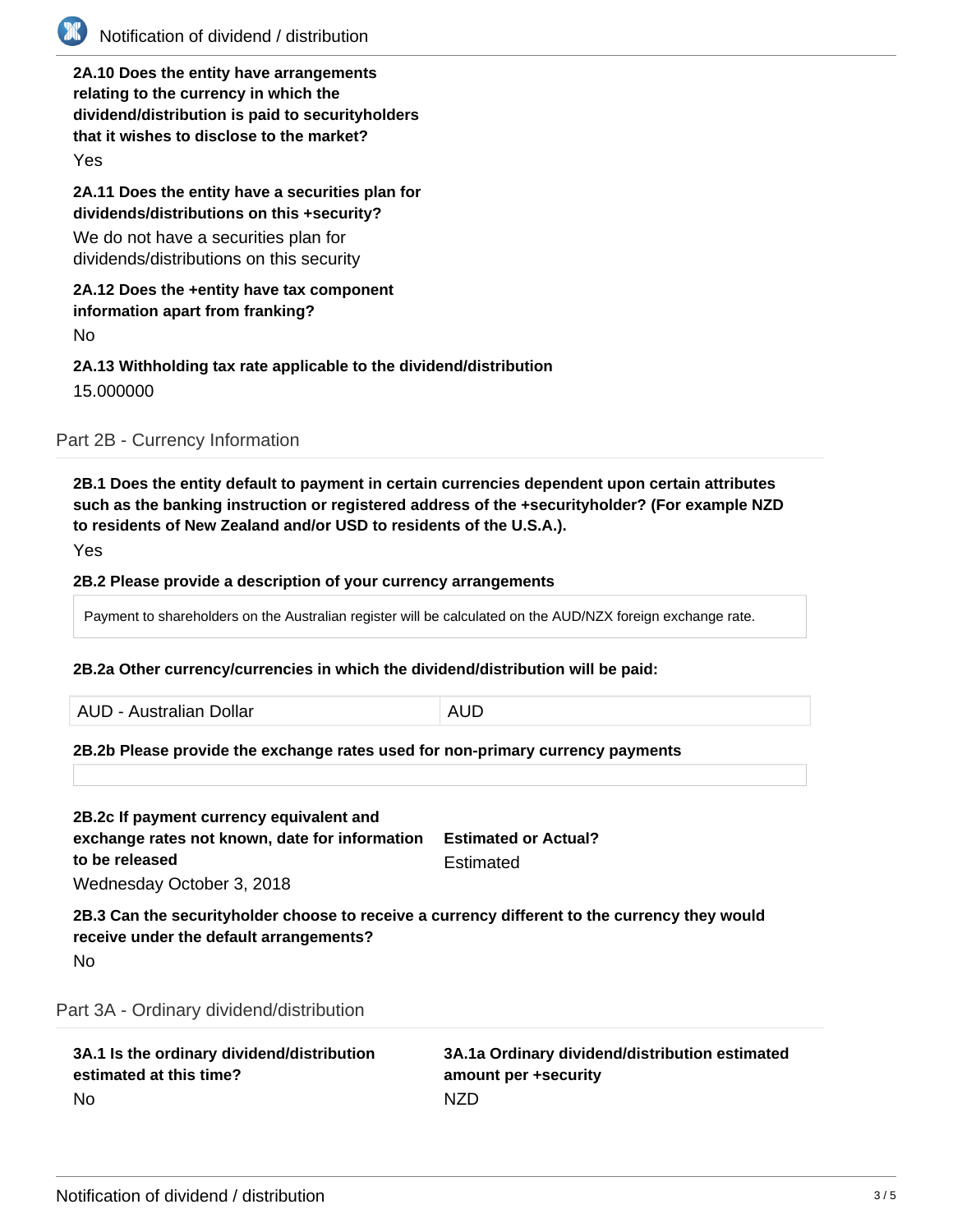| Notification of dividend / distribution                                                                                            |                                                                                     |
|------------------------------------------------------------------------------------------------------------------------------------|-------------------------------------------------------------------------------------|
| 3A.1b Ordinary Dividend/distribution amount per<br>security<br>NZD 0.08940000                                                      |                                                                                     |
| 3A.2 Is the ordinary dividend/distribution<br>franked?<br><b>No</b>                                                                |                                                                                     |
| 3A.3 Percentage of ordinary<br>dividend/distribution that is franked<br>0.0000%                                                    |                                                                                     |
| 3A.4 Ordinary dividend/distribution franked<br>amount per +security<br>NZD 0.00000000                                              | 3A.5 Percentage amount of dividend which is<br>unfranked<br>100.0000 %              |
| 3A.6 Ordinary dividend/distribution unfranked<br>amount per +security excluding conduit foreign<br>income amount<br>NZD 0.08940000 |                                                                                     |
| Part 3B - Special dividend/distribution                                                                                            |                                                                                     |
| 3B.1 Is the special dividend/distribution<br>estimated at this time?                                                               | 3B.1a Special dividend/distribution estimated                                       |
| No                                                                                                                                 | amount per +security<br><b>NZD</b>                                                  |
| 3B.1b Special dividend/distribution amount per<br>+security<br>NZD 0.02440000                                                      |                                                                                     |
| 3B.2 Is special dividend/distribution franked?<br>No                                                                               |                                                                                     |
| 3B.3 Percentage of special dividend/distribution<br>that is franked<br>0.0000%                                                     |                                                                                     |
| 3B.4 Special dividend/distribution franked<br>amount per +security<br>NZD 0.00000000                                               | 3B.5 Percentage of special dividend/distribution<br>that is unfranked<br>100.0000 % |
| 3B.6 Special dividend/distribution unfranked amount per +security excluding conduit foreign<br>income amount<br>NZD 0.02440000     |                                                                                     |
| Part 3F - NZD declared dividends/distributions - supplementary dividend/distribution                                               |                                                                                     |

**3F.1 Is a supplementary dividend/distribution payable?** Yes **3F.2 Is the supplementary dividend/distribution estimated at this time?** No